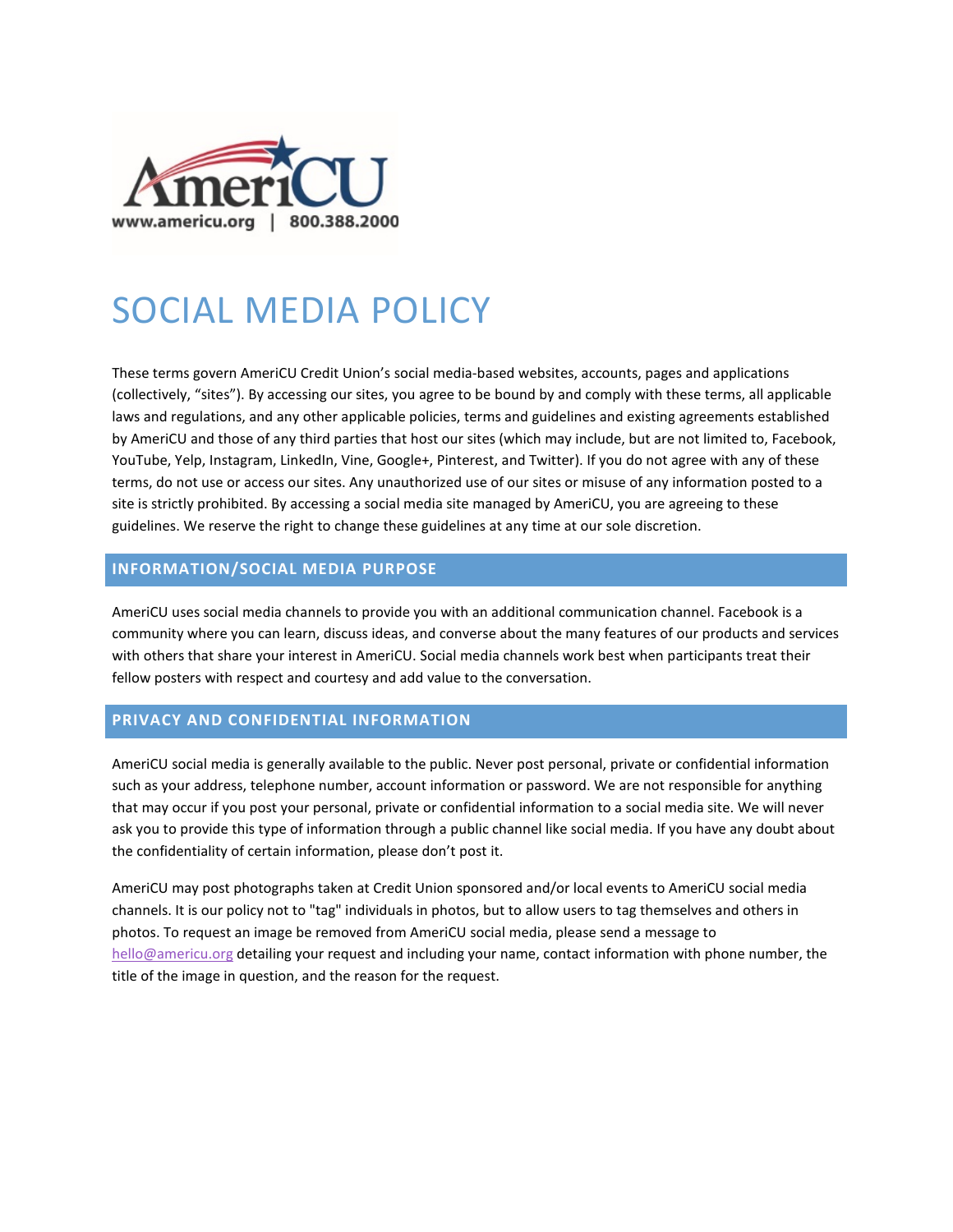# **BLOCKED/RESTRICTED CONTENT**

We reserve the right to remove posts and block posts which may be deemed inappropriate and/or pose a security threat to our members. Anyone who repeatedly posts material that contains hateful, profane, harassing, threatening, or obscene references, confidential content, self-promotion/advertising, fraudulent or misleading comments, spam, and/or copyright violations, and/or promotes illegal activities, and/or violates other state/local/federal law, will be banned from participating on this page.

#### **PLEASE NOTE THAT WE CANNOT ACCEPT COMMENTS FROM INDIVIDUALS UNDER THE AGE OF 13.**

We recommend that you familiarize yourself with the privacy and security policies of the social media sites you use (such as Facebook), and understand how your information can be displayed and used throughout each site as well as other third-party sites that may be linked.

#### **PARTICIPATION GUIDELINES**

When using an AmeriCU social media site, we request that you follow guidelines that will help keep the discussions constructive, relevant, and appropriate. We reserve the right to moderate and delete any content at our sole discretion.

Posts in HTML Format (or URLs) will be removed. Please only use plain text when submitting your comments. Posts containing images and/or videos will not be accepted, unless specifically requested by an authorized representative of AmeriCU for a contest or other business-related purpose. In these instances, pictures will be reviewed and will not be posted if deemed inappropriate.

#### **AMERICU EMPLOYEES**

Only authorized personnel have permission to speak on behalf of AmeriCU Credit union or one of its subsidiaries on social media. If you are an employee of AmeriCU Credit Union or one of its subsidiaries, you MUST disclose your employment status when you submit a comment or question. When commenting on the Credit Union, unless you are authorized to speak on behalf of AmeriCU, you must state that the views expressed are your own. If we feel the nature of your comment is confidential, shares information not generally available, or recommends an action which could adversely affect our members, we reserve the right to remove the comment from a blog or social media site. Thank you for helping maintain the integrity of our community by disclosing your employment relationship.

#### **RESPONSE TIME**

Monitoring of the AmeriCU social media sites wall will take place between the hours of 8:00AM and 5:00PM EST, Monday - Friday (with the exception of major holidays). We will do our best to respond to your post within two hours during this set time period and will seek to connect with you as soon as possible outside of this set time frame. You may always contact our Call Center at 800.388.3000 for immediate assistance.

#### **ENDORSEMENT**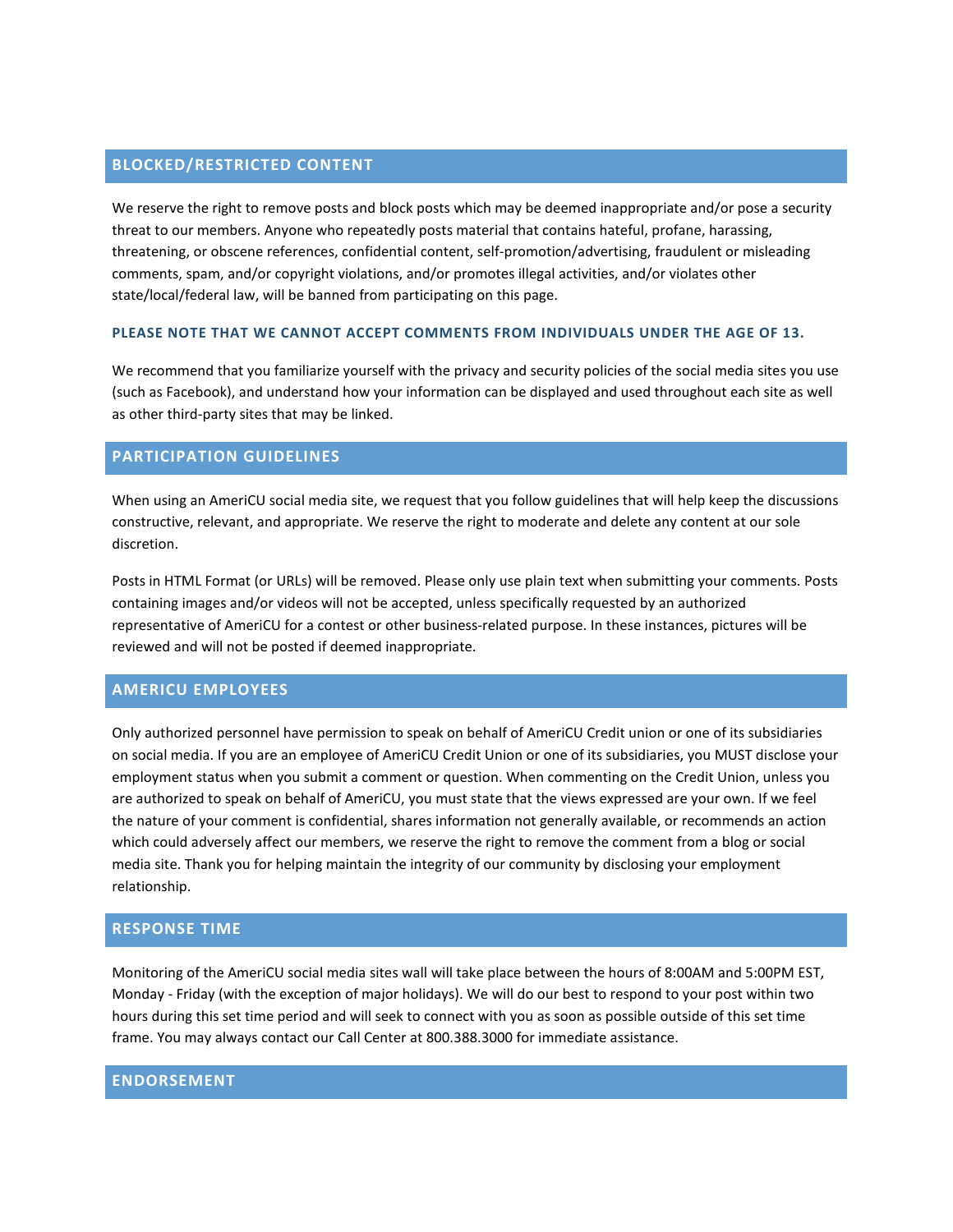AmeriCU has not reviewed all of the third-party sites linked to its social media sites, and is not responsible for their contents. The inclusion of any third-party link does not imply endorsement by AmeriCU.

AmeriCU does not endorse comments made by individuals, including AmeriCU employees. Endorsed, official AmeriCU comments are posted from AmeriCU Credit Union's corporate social media accounts." AmeriCU does not endorse or validate assertions or forward-looking statements in the comments. All statements and viewpoints expressed in the comments are strictly those of the commenter alone, and do not constitute an official position of AmeriCU.

## **DISCLAIMER**

The materials on AmeriCU's sites are provided "as is." AmeriCU makes no warranties, expressed or implied, and hereby disclaims and negates all other warranties, including without limitation, implied warranties or conditions of merchantability, fitness for a particular purpose, or non-infringement of intellectual property or other violation of rights. Further, AmeriCU does not warrant or make any representations concerning the accuracy, likely results, or reliability of the use of the materials on its sites or otherwise relating to such materials or on any sites linked to these sites. The information and content provided on our sites are intended for informational purposes only. AmeriCU is not responsible for any content posted by users, including posts made by employees or agents who are not authorized administrators of our sites. Content posted by others is not edited by AmeriCU and does not necessarily represent the views or positions of AmeriCU.

## **RELATIONSHIP**

Your accessing of our sites in no way shall be deemed to create an agency or employee-employer relationship of any kind between you and AmeriCU, nor do these terms extend rights to any third party. You also agree that in the course of your accessing and using our sites, that no relationship is formed between yourself and AmeriCU that is either confidential or fiduciary in nature beyond any existing relationship you may have with us.

### **LIMITATIONS/INDEMNIFICATION**

In no event shall AmeriCU, its affiliates or suppliers be liable for any damages (including, without limitation, damages for loss of data or profit, or due to business interruption) arising out of the use or inability to use the materials on AmeriCU's sites, or for loss or damage that results from your failure to comply with these terms or other applicable guidelines, or from any technical, human or software errors or failures found within our sites. You agree to indemnify, defend and hold harmless AmeriCU, its officers, employees and agents from any and all liability with respect to any claims from any third parties arising from your use of our sites or violations of these terms or applicable guidelines.

## **COPYRIGHT/USE LICENSE**

The content provided in our sites is owned or licensed by AmeriCU, unless otherwise indicated. Permission is granted to temporarily download one copy of AmeriCU-provided content on AmeriCU's sites for personal, noncommercial use only. This is the grant of a license, not a transfer of title, and under this license you may not:

- Modify or copy the materials except as otherwise provided;
- Use the materials for any commercial purpose, or for any public display (commercial or non-commercial);